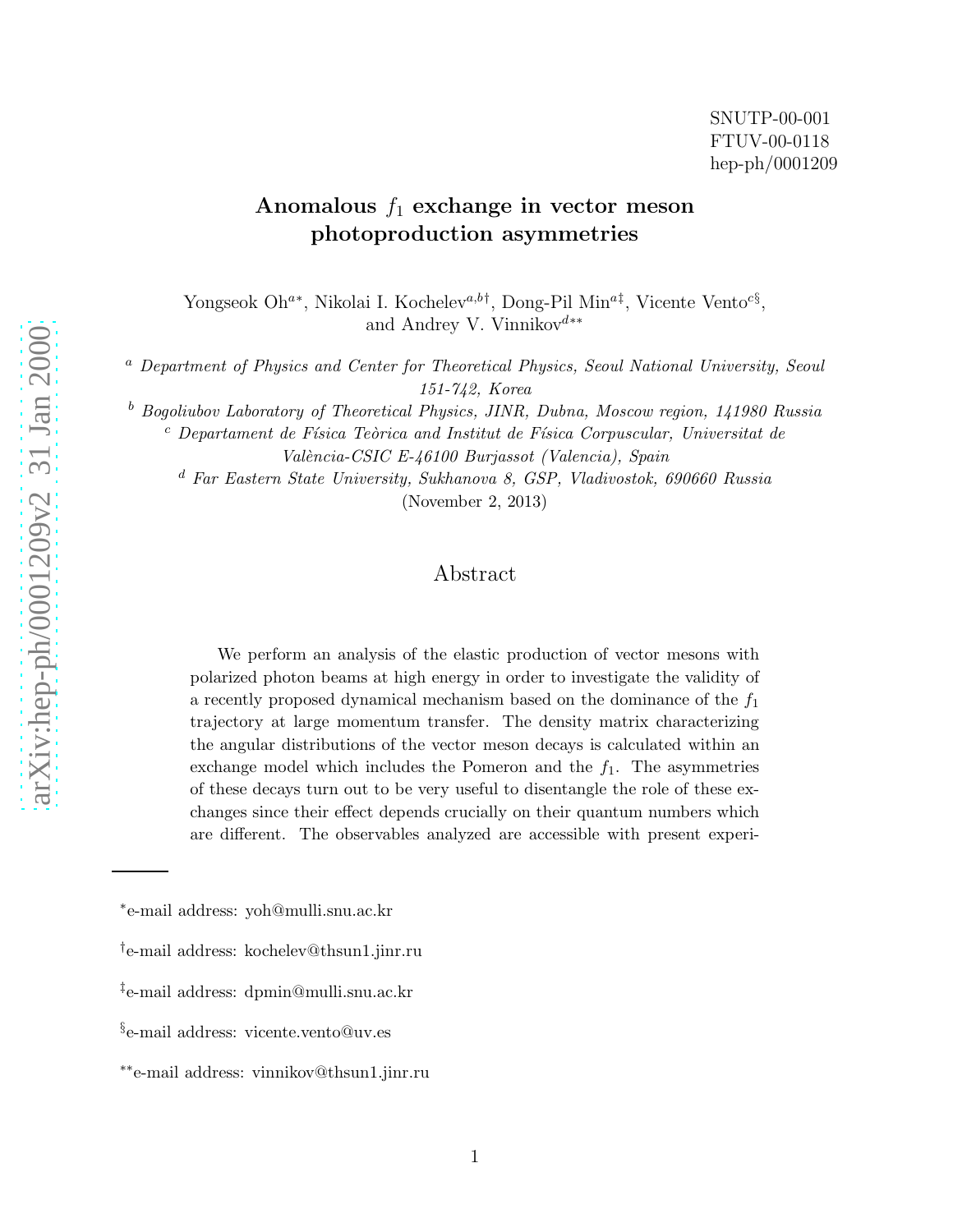mental facilities.

PACS number(s): 13.88.+e, 12.40.Nn, 13.25.-k, 13.60.Le

Typeset using REVT<sub>E</sub>X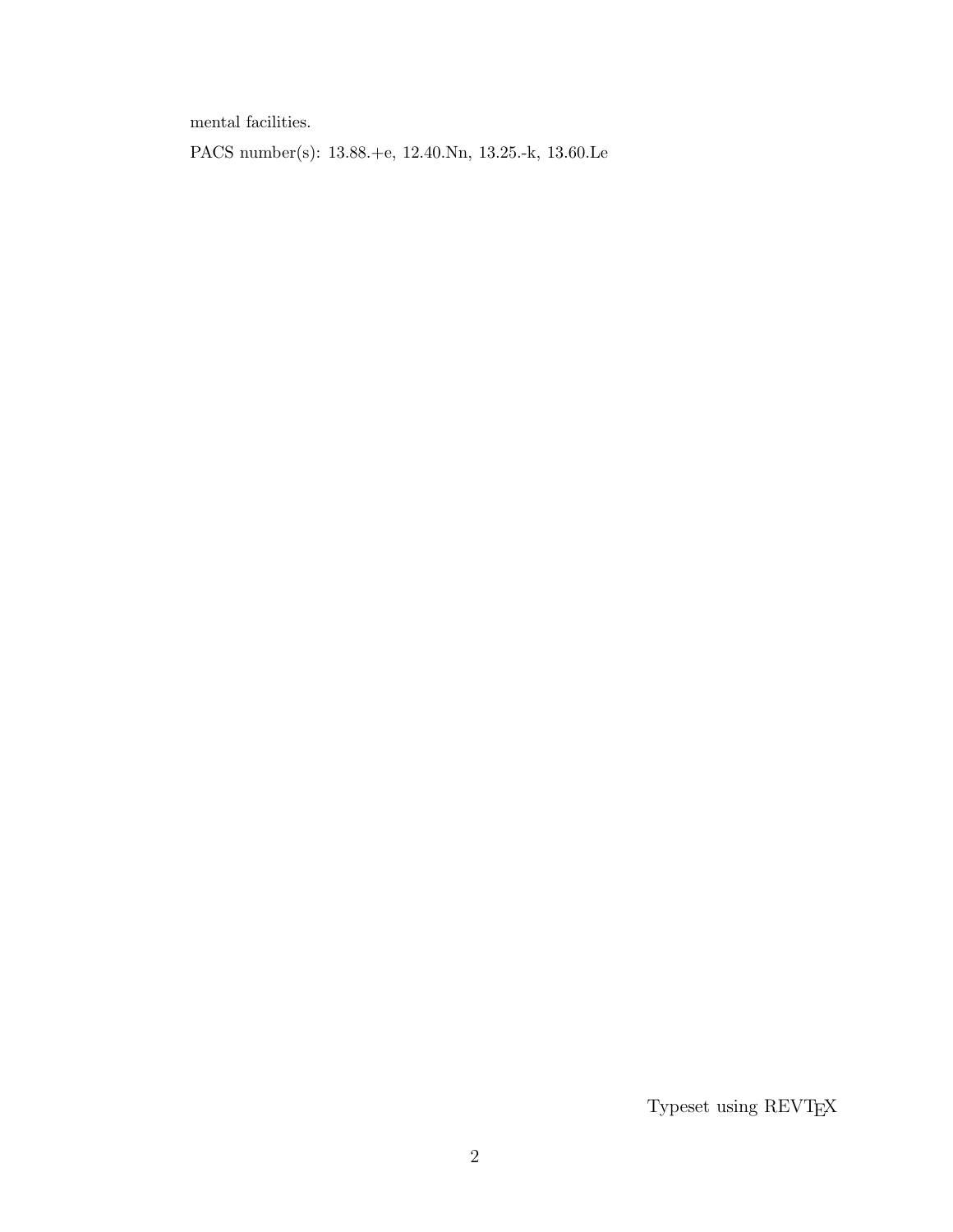Exclusive photoproduction experiments of vector mesons have become powerful tools for testing diffractive mechanisms at high energy  $[1-3]$  $[1-3]$ . Regge theory has been successful in describing the diffractive production in terms of the Pomeron exchange mechanism. Donnachie and Landshoff [\[4,5](#page-7-0)] showed that, by assuming the Pomeron-photon analogy and introducing a form factor for the coupling of the Pomeron to quarks, the diffractive vector meson production with real and virtual photons could be described successfully by the soft Pomeron exchange. The soft Pomeron exchange governs this process for small  $|t|$  and fulfills the s-channel helicity conservation, a consequence of the old vector dominance model  $|6|$ anda requirement of the experimental data [[7,8\]](#page-7-0). However, at larger  $|t|$ , the soft Pomeron alone cannot explain the recent ZEUS data on elastic vector meson photo- and electroproduction [\[9](#page-7-0)] and new contributions seem necessary. For example Donnachie and Landshoff [\[10,11](#page-7-0)] introduce in addition to the soft Pomeron the hard Pomeron with the trajectory  $\alpha_{P'} = 1.44 + 0.1t$  describing in this way the data up to  $|t| \sim 2 \text{ GeV}^2$ .

Recently we have suggested a new anomalous Regge trajectory with high intercept  $\alpha_{f_1}(0) \approx 1$  $\alpha_{f_1}(0) \approx 1$  $\alpha_{f_1}(0) \approx 1$  and small slope  $\alpha'_{f_1} \approx 0$  [[12](#page-7-0)].<sup>1</sup> This trajectory has the quantum numbers  $P = C = +1$  and the signature  $\sigma = -1$  while the Pomeron carries  $P = C = \sigma = +1$ . In Ref. [\[12\]](#page-7-0) we have shown that the  $f_1$  exchange describes the vector meson photoproduction data at large energy and momentum transfer.<sup>2</sup> In this model, the soft Pomeron is dominant at  $|t| \le 1$  GeV<sup>2</sup> while the  $f_1$  exchange dominates the large  $|t|$  region,  $|t| \ge 1$  GeV<sup>2</sup>.

In order to understand the details of the mechanisms involved in our model it is important to investigate other physical quantities which can distinguish between the two exchanges, i.e., the Pomeron and the  $f_1$ , in a clear way. Diffractive production of vector mesons by polarized photon beams seems to be the appropriate tool for such purpose as we will show hereafter.

One of the important features of the new anomalous  $f_1$  trajectory is its odd signature, which should discriminate it from the Pomeron which has even signature. Therefore the contribution from this new exchange can be disentangled from the Pomeron contribution in spin-dependent processes. In order to investigate the very specific features of the  $f_1$ trajectory contribution we consider vector meson production with polarized photon beams and its decay into pseudoscalar mesons. We find that the asymmetries of the vector meson decays described by the soft Pomeron and  $f_1$  exchanges are drastically different from the predictions obtained with the soft and hard Pomeron exchanges.

Our starting point is the density matrix of the vector meson production by photons from

<sup>&</sup>lt;sup>1</sup>It is not well known how the Pomeron arises from QCD, although it seems quite plausible that it is related to the conformal anomaly of the theory [\[13,14\]](#page-7-0). In the same way we do not yet know how the anomalous  $f_1$  trajectory arises from QCD, but we have strong suspicions that the origin of its physical relevance lies in its relation to the axial anomaly of the theory.

<sup>&</sup>lt;sup>2</sup>The  $f_1$  trajectory also gives natural explanation to the behavior of the cross sections of elastic hadron-hadron scattering at large  $|t|$  and furthermore its contribution to the flavor singlet part of the spin-dependent structure function  $g_1$  at low x region gives a new explanation to the proton spin problem.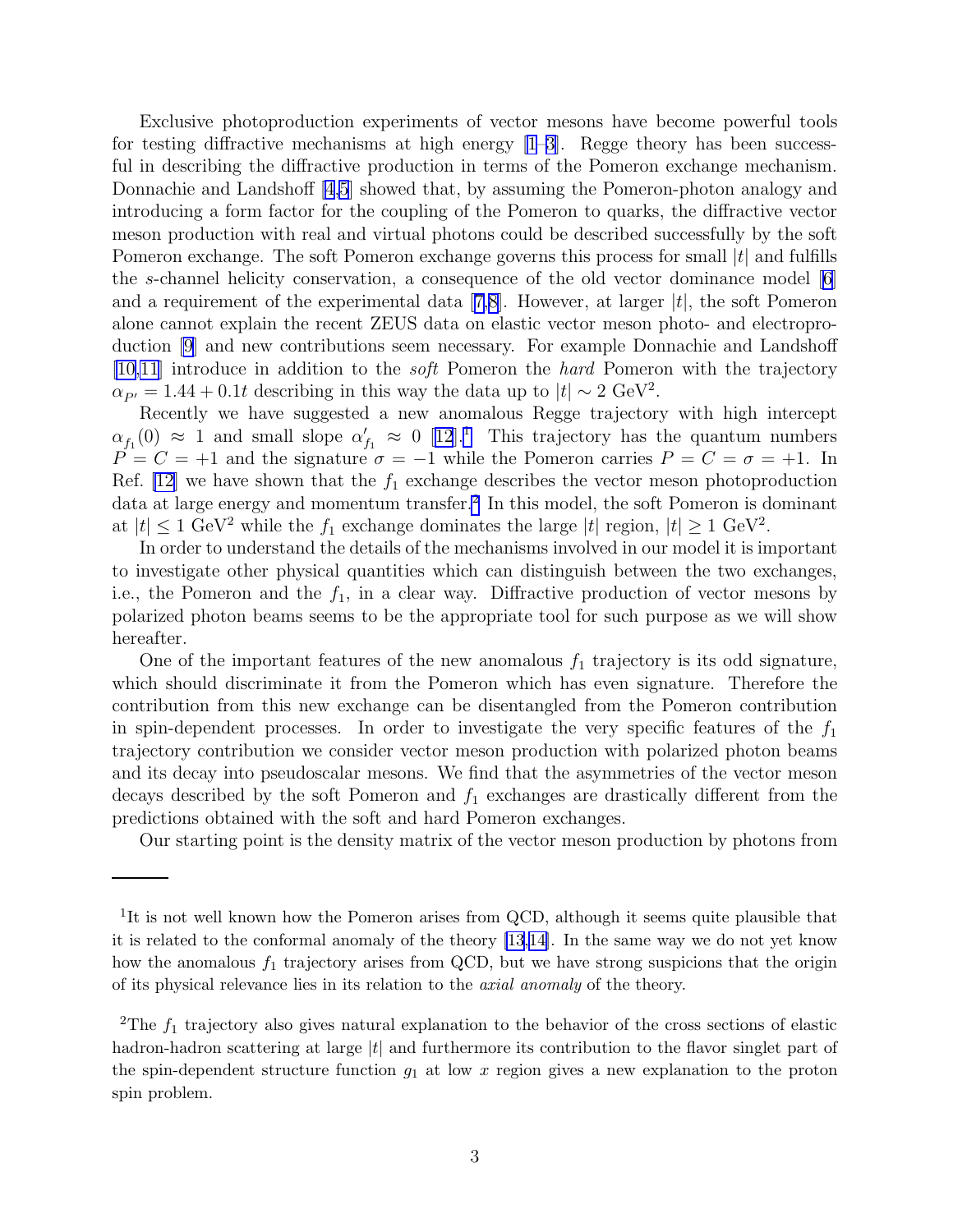<span id="page-3-0"></span>proton targets,

$$
\rho_{\lambda_V \lambda'_V} = \frac{1}{N} \sum_{\lambda'_N, \lambda_\gamma, \lambda_N, \lambda'_\gamma} T_{\lambda_V \lambda'_N, \lambda_\gamma \lambda_N} \rho(\gamma)_{\lambda_\gamma \lambda'_\gamma} T^*_{\lambda'_V \lambda'_N, \lambda'_\gamma \lambda_N},\tag{1}
$$

where T is the T-matrix element of elastic vector meson photoproduction process,  $\lambda$ 's are the polarization states of the particles, and  $N$  is the normalization factor defined as

$$
N = \frac{1}{2} \sum_{\lambda's} |T_{\lambda_V \lambda'_N, \lambda_\gamma \lambda_N}|^2.
$$
 (2)

The photon density matrix  $\rho(\gamma)$  is given by

$$
\rho(\gamma) = \frac{1}{2}(1 + \mathbf{P}_{\gamma} \cdot \boldsymbol{\sigma}),\tag{3}
$$

where  $\sigma$  is the Pauli matrix and  $P_{\gamma}$  specifies the polarization of linearly polarized photons and is given by

$$
\mathbf{P}_{\gamma} = p_{\gamma}(-\cos 2\Phi, -\sin 2\Phi, 0),\tag{4}
$$

where Φ denotes the angle between the photon polarization vector and the vector meson production plane, and  $p_{\gamma}$  denotes the magnitude of the polarization  $(0 \leq p_{\gamma} \leq 1)$ . The decay angular distribution of the vector meson in its rest frame reads

$$
\frac{d\mathcal{N}}{d\cos\vartheta d\varphi} \equiv W(\cos\vartheta, \varphi, \Phi) = W^0(\cos\vartheta, \varphi) + \sum_{i=1}^3 P^i_\gamma(\Phi) W^i(\cos\vartheta, \varphi),\tag{5}
$$

where  $\vartheta$  and  $\varphi$  are the polar and azimuthal angles of the direction of flight of one pseudoscalar meson in the vector meson rest frame. As in the literature, we use the Gottfried-Jackson frame $[15]$  $[15]$  $[15]$  as the vector meson rest frame, where the z axis is in the direction of the incident photon as seen in this frame. (See Refs. [\[1,16–18\]](#page-7-0) for details.)

The explicit forms of  $W^{\alpha}$  are

$$
W^{0}(\cos\vartheta, \varphi) = \frac{3}{4\pi} \Big\{ \frac{1}{2} (1 - \rho_{00}^{0}) + \frac{1}{2} (3\rho_{00}^{0} - 1) \cos^{2}\vartheta - \sqrt{2} \operatorname{Re}\rho_{10}^{0} \sin 2\vartheta \cos\varphi - \operatorname{Re}\rho_{1-1}^{0} \sin^{2}\vartheta \cos 2\varphi \Big\},
$$
  

$$
W^{1}(\cos\vartheta, \varphi) = \frac{3}{4\pi} \Big\{ \rho_{11}^{1} \sin^{2}\vartheta + \rho_{00}^{1} \cos^{2}\vartheta - \sqrt{2} \operatorname{Re}\rho_{10}^{1} \sin 2\vartheta \cos\varphi - \operatorname{Re}\rho_{1-1}^{1} \sin^{2}\vartheta \cos 2\varphi \Big\},
$$
  

$$
W^{2}(\cos\vartheta, \varphi) = \frac{3}{4\pi} \Big\{ \sqrt{2} \operatorname{Im}\rho_{10}^{2} \sin 2\vartheta \sin\varphi + \operatorname{Im}\rho_{1-1}^{2} \sin^{2}\vartheta \sin 2\varphi \Big\},
$$
  

$$
W^{3}(\cos\vartheta, \varphi) = \frac{3}{4\pi} \Big\{ \sqrt{2} \operatorname{Im}\rho_{10}^{3} \sin 2\vartheta \sin\varphi + \operatorname{Im}\rho_{1-1}^{3} \sin^{2}\vartheta \sin 2\varphi \Big\},
$$
  
(6)

where  $\rho_{ij}^{\alpha}$  are the matrix elements of  $\rho^{\alpha}$  which are defined by

$$
\rho^0 = \frac{1}{2N}TT^{\dagger}, \quad \rho^i = \frac{1}{2N}T\sigma^iT^{\dagger},\tag{7}
$$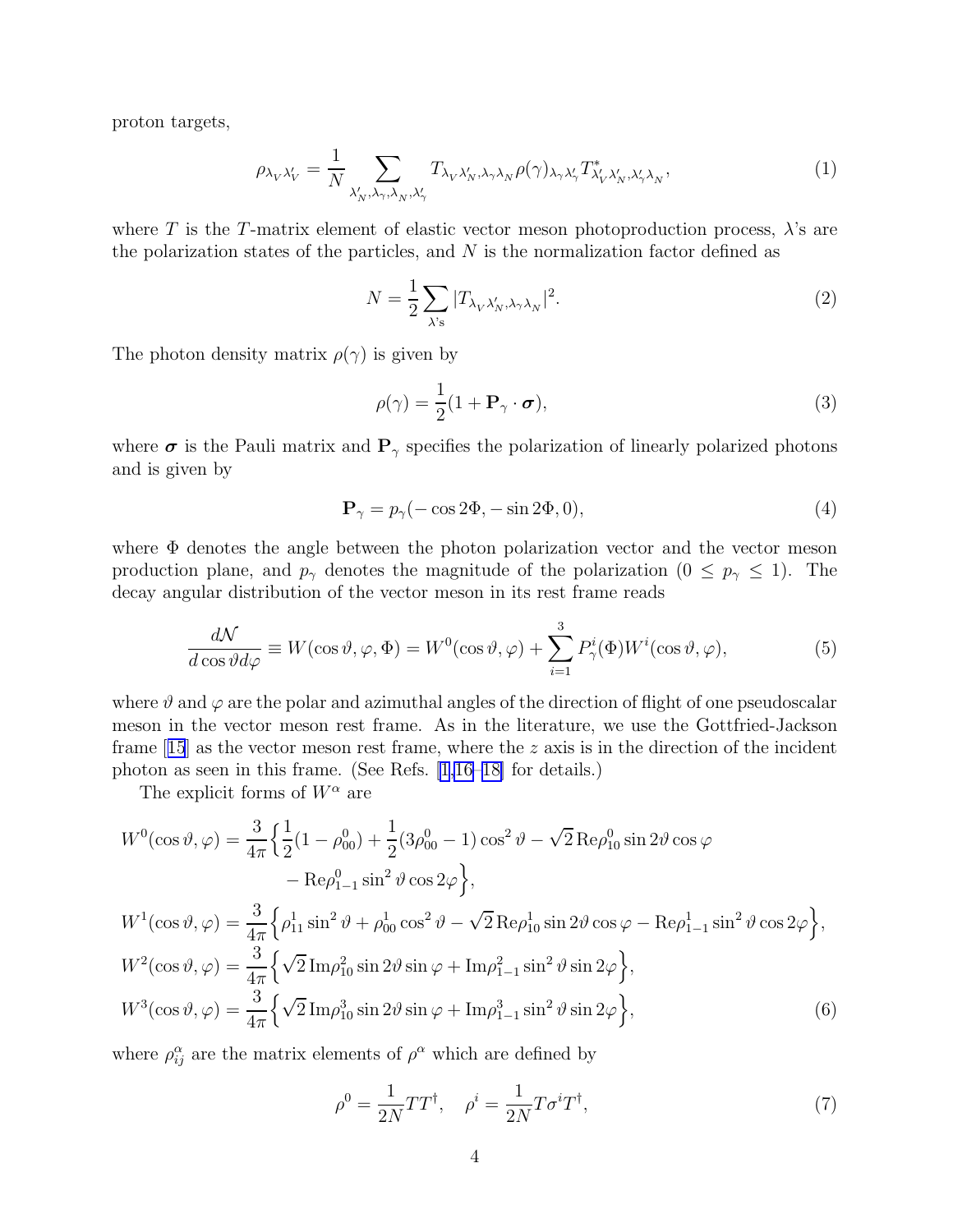<span id="page-4-0"></span>with  $i = 1, 2, 3$ , whose normalization is  $Tr \rho^0 = 1$ . There are various decay angular distribution functions arising from different photon polarizations, whose measurements determine the vector meson density matrix elements. Interesting quantities in connection with the nature of the exchanged particles are the asymmetries.

Depending on the direction of the polarization vector of the linearly polarized photon beams, we define the asymmetry  $\Sigma$  as

$$
\Sigma \equiv \frac{\sigma_{\parallel} - \sigma_{\perp}}{\sigma_{\parallel} + \sigma_{\perp}} = \frac{1}{p_{\gamma}} \frac{W^L(0, \frac{\pi}{2}, \frac{\pi}{2}) - W^L(0, \frac{\pi}{2}, 0)}{W^L(0, \frac{\pi}{2}, \frac{\pi}{2}) + W^L(0, \frac{\pi}{2}, 0)},
$$
\n(8)

where  $\sigma_{\parallel}$  ( $\sigma_{\perp}$ ) is the cross section for the symmetric decay of particle pairs produced parallel (normal) to the plane of polarization of the photon.  $W^L$  represents angular distribution for the decay ([5\)](#page-3-0) with linearly polarized photon beams. In terms of the density matrix, it can be written as

$$
\Sigma = \frac{\rho_{11}^1 + \rho_{1-1}^1}{\rho_{11}^0 + \rho_{1-1}^0}.
$$
\n(9)

Another relevant quantity is the parity asymmetry  $P_{\sigma}$ , which is defined from the observation that, if either natural  $(P = \sigma)$  or unnatural parity  $(P = -\sigma)$  exchange in the t-channel contributes, one has an additional symmetry[[19\]](#page-7-0),

$$
T_{-\lambda_V \lambda'_N, -\lambda_\gamma \lambda_N} = \pm (-1)^{\lambda_V - \lambda_\gamma} T_{\lambda_V \lambda'_N, \lambda_\gamma \lambda_N},\tag{10}
$$

from which we get

$$
\rho_{\lambda\lambda'}^{0(N/U)} = \frac{1}{2} \left[ \rho_{\lambda\lambda'}^0 \mp (-1)^\lambda \rho_{-\lambda\lambda'}^1 \right]. \tag{11}
$$

This allows us to define the parity asymmetry by means of  $\sigma^N$  and  $\sigma^U$ , which are the contributions of natural and unnatural parity exchanges to the cross section respectively as

$$
P_{\sigma} \equiv \frac{\sigma^N - \sigma^U}{\sigma^N + \sigma^U} = 2\rho_{1-1}^1 - \rho_{00}^1.
$$
 (12)

Therefore when we have only the natural parity exchange we get  $P_{\sigma} = +1$ , while we obtain  $P_{\sigma} = -1$  when only the unnatural parity exchange contributes.

We apply the above formalism to  $\rho$  and  $\phi$  meson photoproduction with polarized photon beams. We denote the four-momenta of the initial proton by  $p$ , that of the final proton by  $p'$ , the photon beam four-momentum by q, and that of the produced vector meson by  $q_V$ . The matrix element for the soft Pomeron exchange part reads [\[20–22\]](#page-7-0)

$$
T_{\lambda_{V}m',\lambda_{\gamma}m}^{P} = i12\sqrt{4\pi\alpha_{em}}\beta_{u}G_{P}(w^{2},t)F_{1}(t)\frac{m_{V}^{2}\beta_{f}}{f_{V}}\frac{1}{m_{V}^{2}-t}\left(\frac{2\mu_{0}^{2}}{2\mu_{0}^{2}+m_{V}^{2}-t}\right) \times \left\{\bar{u}_{m'}(p') \notin u_{m}(p)\varepsilon_{V}^{*}(\lambda_{V})\cdot\varepsilon_{\gamma}(\lambda_{\gamma}) - \left[q\cdot\varepsilon_{V}^{*}(\lambda_{V})\right]\bar{u}_{m'}(p')\gamma_{\mu}u_{m}(p)\varepsilon_{\gamma}^{\mu}(\lambda_{\gamma})\right\},\tag{13}
$$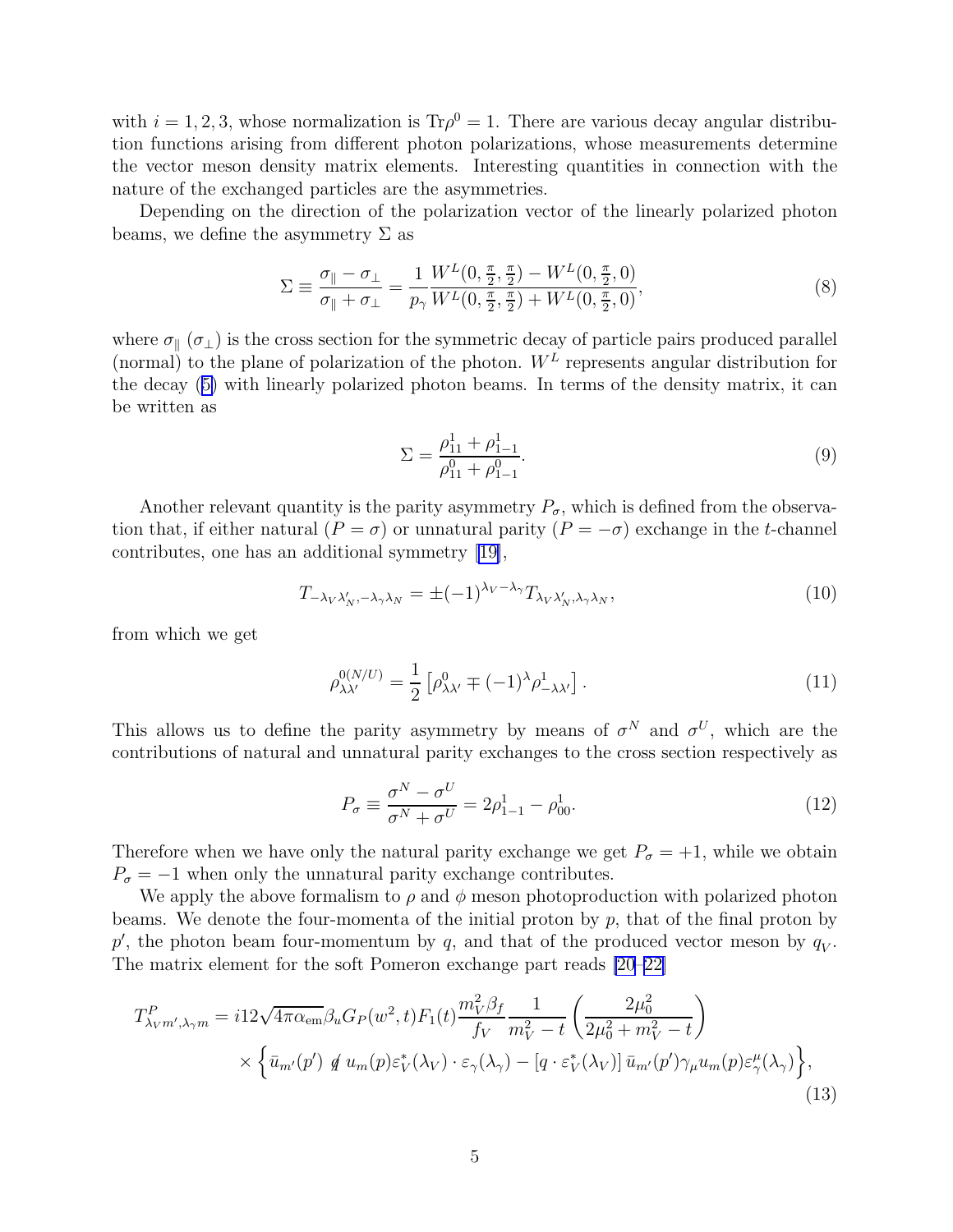where the vector meson and the photon helicities are denoted by  $\lambda_V$  and  $\lambda_\gamma$  while m and  $m'$  are the spin projections of the initial and final nucleon, respectively. The remaining quantities are defined by

$$
G_P(w^2, t) = \left(\frac{w^2}{s_0}\right)^{\alpha_P(t)-1} \exp\left\{-\frac{i\pi}{2}[\alpha_P(t) - 1]\right\},\
$$

$$
F_1(t) = \frac{4m_p^2 - 2.8t}{(4m_p^2 - t)(1 - t/0.71)^2},\
$$
(14)

with  $w^2 = (2W^2 + 2m_p^2 - m_V^2)/4$  and  $W^2 = (p+q)^2$ .  $m_p$  represents the proton mass, while  $m_V$  the vector meson masses, and the Pomeron trajectory is  $\alpha_P(t) = 1.08 + \alpha'_P t$  with  $\alpha'_P = 1/s_0 = 0.25 \text{ GeV}^{-2}$ . We use  $\mu_0^2 = 1.1 \text{ GeV}^2$ ,  $\beta_u = \beta_d = 2.07 \text{ GeV}^{-1}$  and  $\beta_s = 1.45$  $\text{GeV}^{-1}$ . The vector meson decay constant is represented by  $f_V$ .

The  $f_1$  exchange amplitude reads [\[12](#page-7-0)]

$$
T_{\lambda_{V}m',\lambda_{\gamma}m}^{f_1} = ig_{f_1V\gamma}g_{f_1NN}F_{f_1NN}(t)F_{f_1V\gamma}(t)\frac{m_V^2}{t-m_{f_1}^2}\epsilon_{\mu\nu\alpha\beta}q^{\mu}\varepsilon_{V}^{*\nu}(\lambda_{V})\varepsilon_{\gamma}^{\alpha}(\lambda_{\gamma})
$$

$$
\times \left(g^{\beta\delta} - \frac{(p-p')^{\beta}(p-p')^{\delta}}{m_{f_1}^2}\right)\bar{u}_{m'}(p')\gamma_{\delta}\gamma_{5}u_{m}(p), \tag{15}
$$

where the  $f_1 V \gamma$  coupling constants are determined from the  $f_1$  decay:  $g_{f_1 \rho^0 \gamma} = 0.94 \text{ GeV}^{-2}$ and  $g_{f_1\phi\gamma} = 0.18 \text{ GeV}^{-2}$ . The form factors are  $F_{f_1NN}(t) = 1/(1-t/m_{f_1}^2)^2$  with  $m_{f_1} = 1.285$ GeV) defining the  $f_1$  mass and  $F_{f_1V\gamma}(t) = (\Lambda_V^2 - m_{f_1}^2)/(\Lambda_V^2 - t)$  with  $\Lambda_\rho = 1.5$  GeV and  $\Lambda_{\phi} = 1.8$  GeV. We refer for the details of the amplitudes to Ref. [\[12](#page-7-0)].

In Fig. [1](#page-8-0) we show the differential cross section for  $\rho$  photoproduction at  $\gamma p$  c.m. energy  $W = 94$  GeV, which is the kinematical region of the ZEUS experiments. The different role of the Pomeron and  $f_1$  exchanges is apparent: The Pomeron dominates at small  $|t|$ while the  $f_1$  gives the major contribution at larger |t|. The differential cross section for  $\phi$ photoproduction can be found in Ref. [\[12](#page-7-0)].

Figures [2](#page-8-0) and [3](#page-9-0) show the density matrices defined in Eq. ([7\)](#page-3-0) for  $\rho$  and  $\phi$  photoproduction for the same energy. The figures emphasize the diverse features of the Pomeron and  $f_1$ exchanges arising as a consequence from their different symmetry properties [\(10\)](#page-4-0). The inclusion of the  $f_1$  exchange changes the signs of some density matrix elements at large  $|t|$ where the  $f_1$  exchange dominates the process. This feature is responsible for the dramatic difference in the asymmetries between the two approaches.

We give predictions for the parity asymmetry  $P_{\sigma}$  in Fig. [4.](#page-9-0) We obtain identical result for the  $\Sigma$  asymmetry of Eq. [\(8](#page-4-0)).  $\Sigma$  is not related unambiguously to natural and unnatural parity exchange, but it becomes equivalent to  $P_{\sigma}$  if the helicity-flip amplitudes are suppressed as in our case. Furthermore,  $P_{\sigma} = \pm 1$  implies  $\Sigma = \pm 1$  although the reverse implication is not always true [\[16](#page-7-0)].

Because of its natural parity, the Pomeron exchange leads to  $P_{\sigma} = +1$  while the  $f_1$ exchange gives  $P_{\sigma} = -1$  due to its unnatural parity. Therefore in Fig. [4](#page-9-0) one can view the relative strength of the two exchanges as a function of  $|t|$ . In  $\rho$  photoproduction the two exchanges are comparable in magnitude at  $|t| \approx 1 \text{ GeV}^2$ , which leads to the vanishing of  $P_{\sigma}$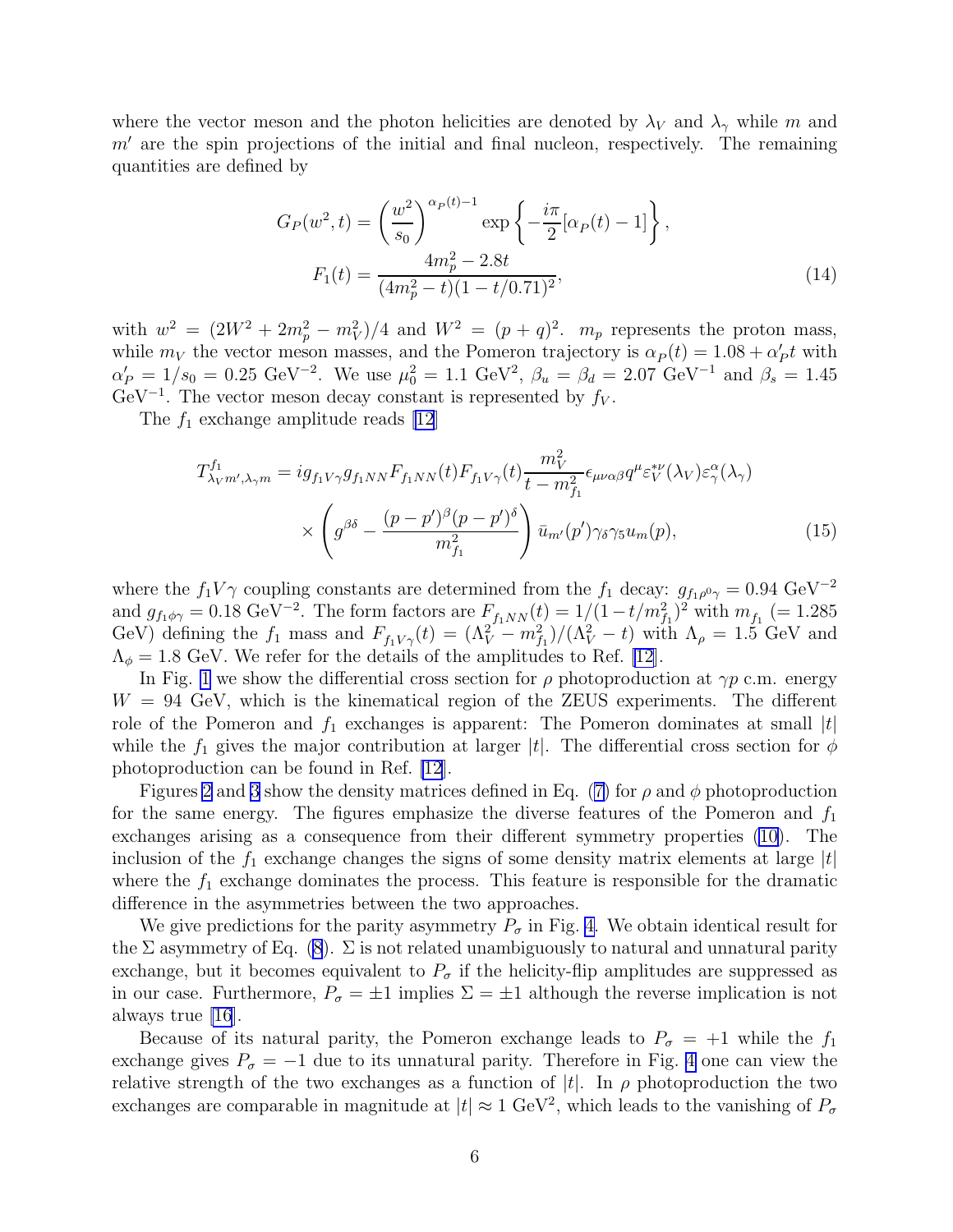in this region. Below this region, the Pomeron dominates and the asymmetry approaches +1, while it becomes  $-1$  for  $|t| > 2$  GeV<sup>2</sup> where the  $f_1$  dominance is clearly established.

Although, as shown above, the best way to distinguish the two mechanisms in vector meson production is to use the polarized photon beams, similar information can be obtained from vector meson electroproduction with unpolarized electron beam experiments [\[17,18\]](#page-7-0) at small  $Q^2$ , which can be performed at present electron facilities.

Data on the density matrix in vector meson electroproduction by fixed-target experiments is available [\[23,24\]](#page-7-0). Recently the H1 and ZEUS Collaborations [\[25,26](#page-7-0)] reported data on the density matrix elements in  $\rho^0$  electroproduction at higher energy. Both seem to be consistent with the Pomeron exchange model. However it should be noted that these data were obtained only in the region of small  $|t|$ , say  $|t| \leq 0.6 \text{ GeV}^2$ , with large errors. In this region the natural parity exchange (Pomeron exchange) dominates and the  $f_1$  exchange contribution is small, so it is not possible to draw any definite conclusion on the effect of the  $f_1$  exchange from these limited data set. Since the  $f_1$  exchange alters the predictions of the Pomeron exchange at large |t|, it is necessary to measure the |t|-dependence of the density matrices up to  $|t| \approx 2$  $GeV<sup>2</sup>$ , and this may clarify the nature of the exchanged trajectory which is responsible for vector meson production at large  $|t|$ .

In summary, we have shown that the new anomalous unnatural-parity  $f_1$  exchange leads to significant |t| dependence of the  $P_{\sigma}$  and  $\Sigma$  asymmetries in polarized vector meson photoproduction. The recent claim of Donnachie and Landshoff [\[10,11](#page-7-0)] that the relatively large |t| data of the ZEUS experiments could be explained by including the hard Pomeron will lead to a very different prediction on these asymmetries and can be discriminated from the  $f_1$  exchange process. We have good reason to believe that the existence of the anomalous  $f_1$ exchange in vector meson production is deeply related to the properties of the axial anomaly in QCD[[12](#page-7-0)]. Therefore the investigation of the decay asymmetries in vector meson production by polarized photon or (un)polarized lepton beams at present experimental facilities such as CERN, DESY and Fermilab will shed light on our understanding of the diffractive processes from the fundamental structure of QCD.

We are grateful to J. A. Crittenden, S. B. Gerasimov, and A. I. Titov for fruitful discussions. Y.O. and D.P.M. were supported in part by the KOSEF through the CTP of Seoul National University. V.V. was supported by DGICYT-PB97-1227. N.I.K. thanks the Department of Physics of Seoul National University for the warm hospitality.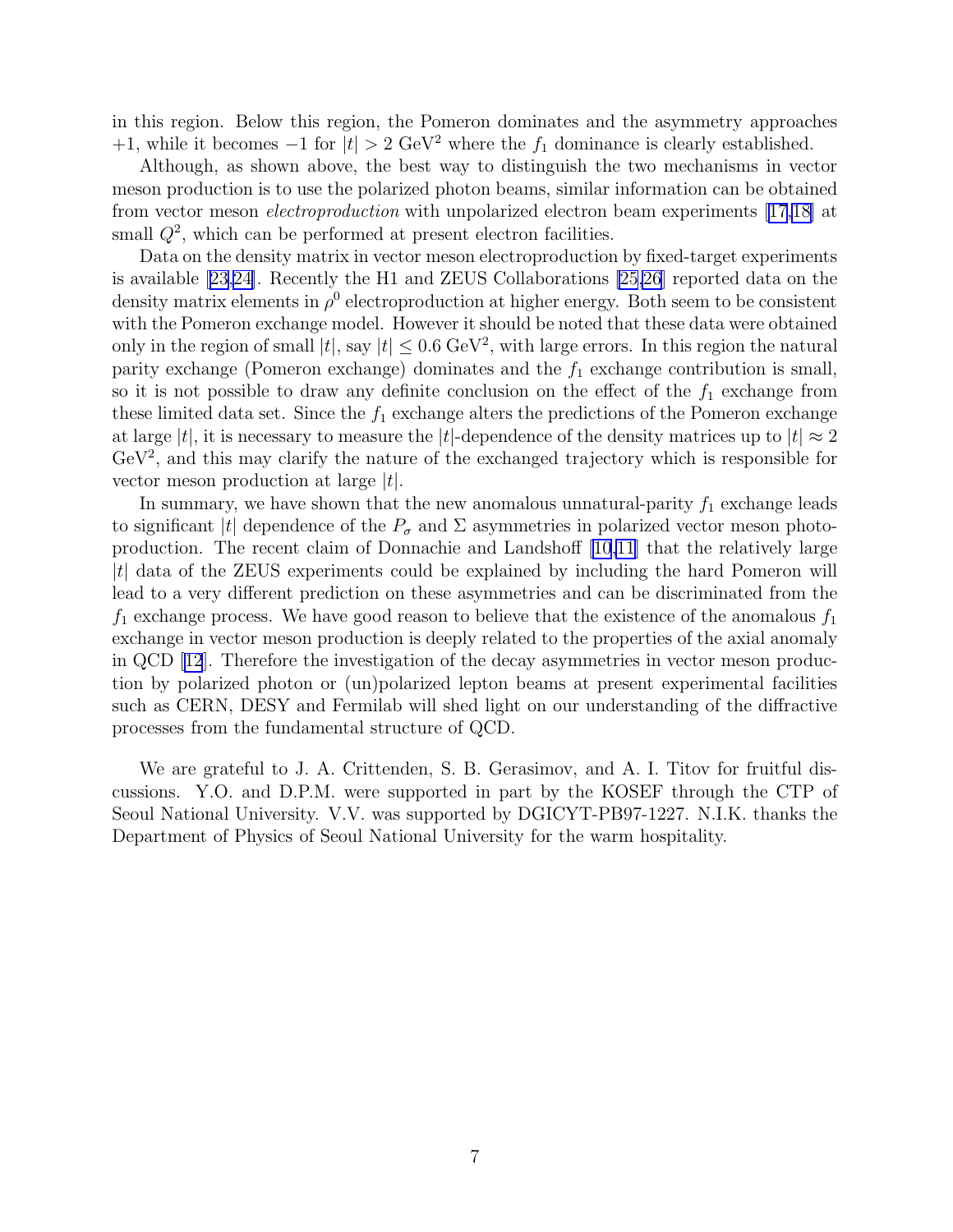## REFERENCES

- <span id="page-7-0"></span>[1] T. H. Bauer, R. D. Spital, D. R. Yennie, and F. M. Pipkin, Rev. Mod. Phys. 50, 261 (1978), (E) 51, 407 (1979).
- [2] J. A. Crittenden, Exclusive production of neutral vector mesons at the electron-proton collider HERA, Vol. 140 of Springer Tracts in Modern Physics, (Springer-Verlag, Berlin, 1997).
- [3] H. Abramowicz and A. Caldwell, Rev. Mod. Phys. 71. 1275 (1999).
- [4] A. Donnachie and P. V. Landshoff, Phys. Lett. B 185, 403 (1987).
- [5] A. Donnachie and P. V. Landshoff, Phys. Lett. B 207, 319 (1988).
- [6] J. J. Sakurai, Phys. Rev. Lett. 22, 981 (1969).
- [7] J. Ballam *et al.*, Phys. Rev. D  $5, 545$  (1972).
- [8] J. Ballam *et al.*, Phys. Rev. D **7**, 3150 (1973).
- [9] ZEUS Collaboration, J. Breitweg et al., DESY Report No. DESY-99-160 (1999), [hep](http://arxiv.org/abs/hep-ex/9910038)[ex/9910038.](http://arxiv.org/abs/hep-ex/9910038)
- [10] A. Donnachie and P. V. Landshoff, Phys. Lett. B 437, 408 (1998).
- [11] A. Donnachie and P. V. Landshoff, Manchester Univ. Report No. MC-TH-99-16 (1999), [hep-ph/9912312](http://arxiv.org/abs/hep-ph/9912312).
- [12] N. I. Kochelev, D.-P. Min, Y. Oh, V. Vento, and A. V. Vinnikov, Seoul Nat'l Univ. Report No. SNUTP-99-048 (1999), [hep-ph/9911480,](http://arxiv.org/abs/hep-ph/9911480) to be published in Phys. Rev. D.
- [13] D. Kharzeev and E. Levin, BNL Report No. BNL-NT-99-8 (1999), [hep-ph/9912216.](http://arxiv.org/abs/hep-ph/9912216)
- [14] E. V. Shuryak, SUNY Stony Brook Report (2000), [hep-ph/0001189](http://arxiv.org/abs/hep-ph/0001189).
- [15] K. Gottfried and J. D. Jackson, Nouvo Cimento 33, 309 (1964).
- [16] K. Schilling, P. Seyboth, and G. Wolf, Nucl. Phys. B15, 397 (1970), (E) B18, 332 (1970).
- [17] K. Schilling and G. Wolf, Nucl. Phys. B61, 381 (1973).
- [18] G. Wolf and P. Söding, in *Electromagnetic Interactions of Hadrons*, Vol. 2, edited by A. Donnachie and G. Shaw, (Plenum Press, New York, 1978) p. 1.
- [19] G. Cohen-Tannoudji, Ph. Salin, and A. Morel, Nouvo Cimento 55, 412 (1968).
- [20] A. Donnachie and P. V. Landshoff, Nucl. Phys. B244, 322 (1984).
- [21] J.-M. Laget and R. Mendez-Galain, Nucl. Phys. A581, 397 (1995).
- [22] M. A. Pichowsky and T.-S. H. Lee, Phys. Rev. D 56, 1644 (1997).
- [23] P. Joos *et al.*, Nucl. Phys. **B113**, 53 (1976).
- [24] W. D. Shambroom *et al.*, Phys. Rev. D **26**, 1 (1982).
- [25] H1 Collaboration, C. Adloff et al., DESY Report No. DESY-99-010 (1999), [hep](http://arxiv.org/abs/hep-ex/9902019)[ex/9902019.](http://arxiv.org/abs/hep-ex/9902019)
- [26] ZEUS Collaboration, J. Breitweg et al., DESY Report No. DESY-99-102 (1999), [hep](http://arxiv.org/abs/hep-ex/9908026)[ex/9908026.](http://arxiv.org/abs/hep-ex/9908026)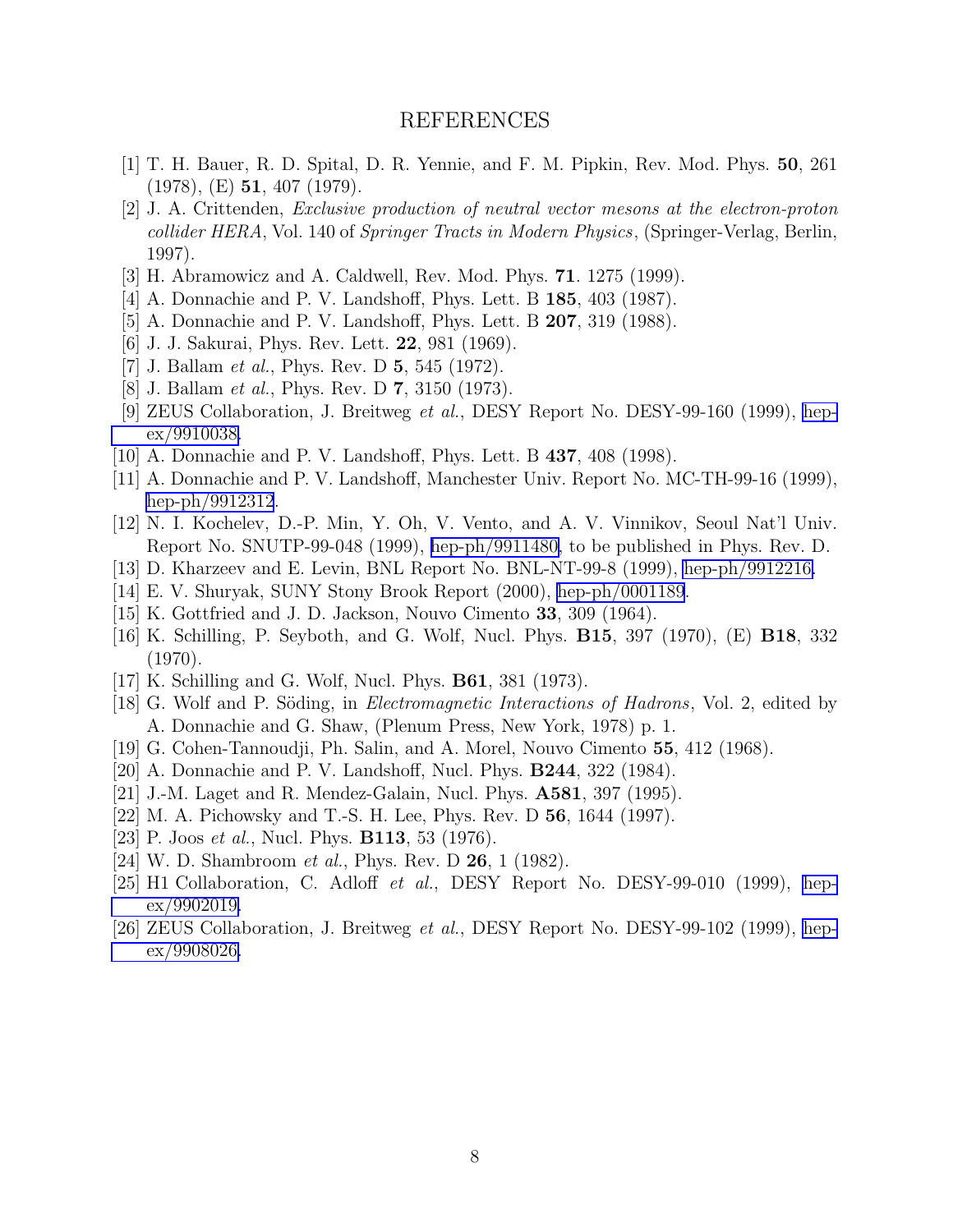## FIGURES

<span id="page-8-0"></span>

FIG. 1. The differential cross section for  $\rho$  meson photoproduction at  $W = 94$  GeV. The dashed and dot-dashed lines are the contributions from the Pomeron and  $f_1$  exchange, respectively, while the solid line is obtained by including both exchanges. Experimental data are from Ref.[[9](#page-7-0)].



FIG. 2. Vector meson density matrix  $\rho_{ik}^{0,2}$  in the Gottfried-Jackson frame. The dotted and dot-dashed lines (dashed and solid lines) are predictions of the Pomeron exchange and Pomeron plus  $f_1$  exchange models, respectively, for  $\rho$  ( $\phi$ ) photoproduction at  $W = 94$  GeV. In the case of  $\rho_{ik}^0$  (left panel) the two models give the same results.